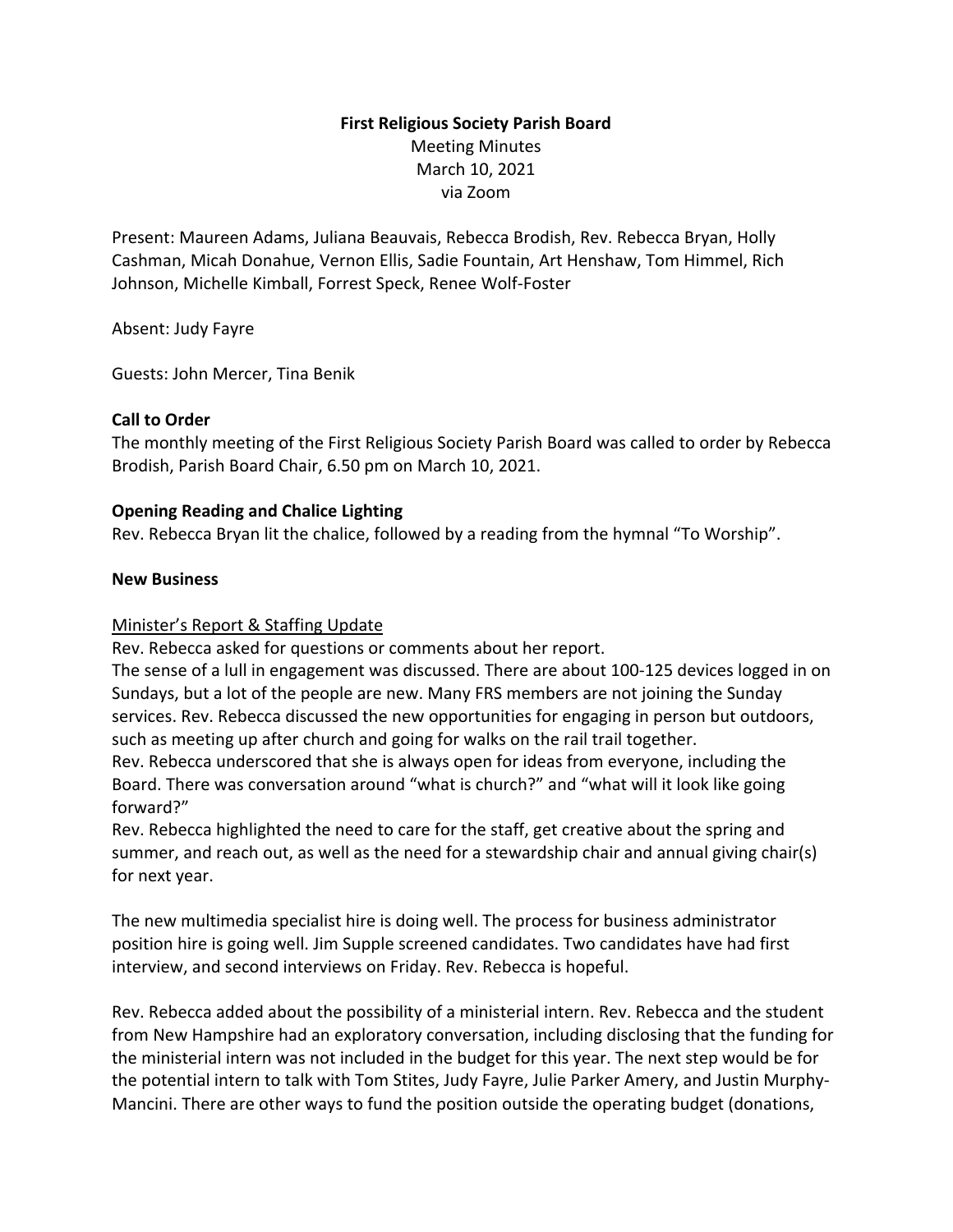funds, etc.). There was discussion around the benefits of the intern position and our commitment to being a teaching congregation.

### Reopening Team Update

Rev. Rebecca shared that things feel like they are moving along. They are anticipating the next big shift/movement in terms of reopening. It is not a simple one.

# Governance Committee Update:

Art Henshaw joined the meeting. Maureen Adams welcomed Art Henshaw as the interim Finance chair because there needs to be a separation with Tom Himmel acting as the interim DFO. Members of the Governance Committee have pointed out that best practice would be for the DFO interim and the Finance chair to be separate people. Tom Himmel will take a leave of absence from the finance chair position. The board does not need to vote, but it is good for there to be a record of these changes. Art Henshaw will be serving as interim Finance Chair and attending PB meetings.

### Finance Update

Tom Himmel shared the Finance Update, referring Board members to the packet and talking through some highlights. Pledge donation/collections for February were below budget, perhaps due to a reporting delay because February is a shorter month. Income YTD is approximately \$9,000 below budget. YTD expenses are below budget, which means that income exceeds expenses, and that is with PPP netted out and not including income from the endowment. The largest gap is the assumption of there being some kind of spring fundraiser; we are faced with a need to replace the income that would have come from a fundraiser. Art Henshaw added that the Finance Committee discussed this and that Kim Kenley is going to try to follow up to see what can be done with the fundraiser.

Salaries have continued below budget, as expected, due to the vacancies and the difference in benefits. Facilities costs are running over, including the snow removal, which has been excessive as late. Donny Rogers approached Tom to let him know that the Parish Hall furnace might need to be replaced after the person doing the annual furnace servicing noticed that it was leaking. Donny will get estimates while not making any commitments. These "second opinions" will help to diagnose the situation.

#### Campaign Update

Forrest Speck shared an update from the annual campaign. There are six team captains managing the campaign stewards. The process is working pretty well, but imperfectly. The current total is 127 pledges, but it's probably a bit higher than that. The current pledge total is \$365,000 (including continuous pledges), so quite far from \$520,000 goal. Stewards are reporting back that people seem to love the church and seem quite pleased to pledge. Juliana Beauvais shared that the continuous pledges are a bit of a challenge in terms of bookkeeping. John Mercer shared that we need 315 households to pledge; if we reach that number, the dollar amount of the goal will follow.

#### **Open Issues/Strategic Thinking**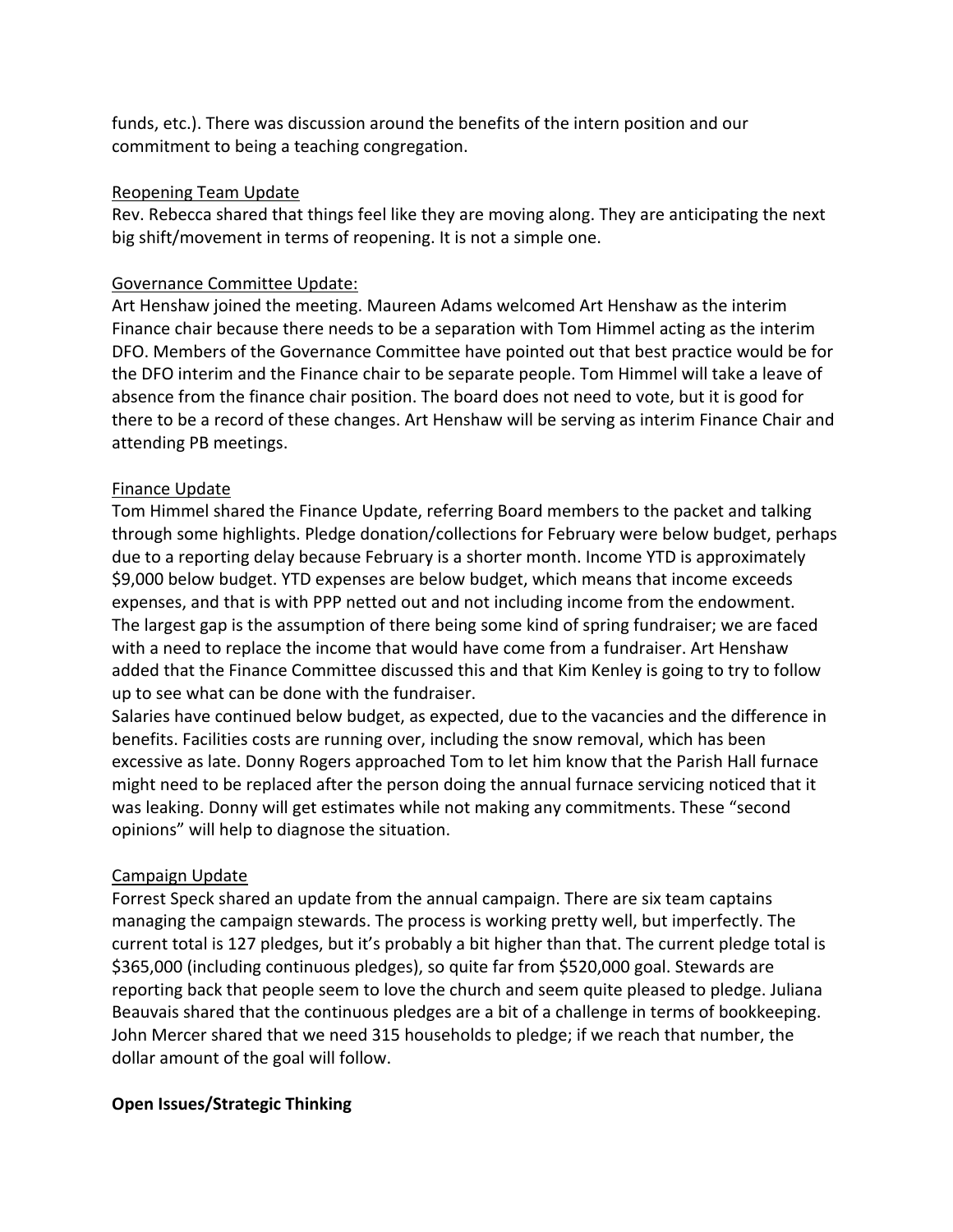# Mission Vision Update

John Mercer and Tina Benik (in their roles as members of the VME core team) joined the meeting to discuss the VME update. Forest and Renee from the Board are also members of the core team, as well as Judy Fayre, who is not present tonight.

Rev. Rebecca shared the timeline and goals from the staff and core team. They seek the PB support to taking the next step and bringing them to the congregation.

John Mercer led the Board in reading through the Values, Mission & Ends together. Renee Wolf Foster reviewed the following timeline:

- 24 February staff meeting discussion
- 25 February & 5 March core team meetings
- 10 March (this evening) update at the Parish Board meeting
- 18 April Rev. Rebecca preaching on the process and the goals
- 18 April through 16 May core team coordinates congregational input and dialogue on goals (send goals to congregation and groups, hold dialogue groups on each goal)
- 23 May annual meeting; congregation receives and votes on endorsing the goals

Core team members took turns sharing the goals for advancing the ends:

- Goal One (Rev. Rebecca): Create a diverse congregation in all expressions that is centered around transformative and diverse worship and music, a congregation of those who care for one and another, and a congregation that is strengthened by the differences of its members.
- Goal Two (Renee): Create a vibrant, growing intergenerational congregation deeply engaged in the communities and world around us. This includes expanding the children and youth programming and the intergenerational ministries and programs.
- Goal Three (Tina): Engage in justice work in partnership with others beyond the congregation and who are directly affected by one, two or all of these three lenses: climate justice, racial justice and gender justice.
- Goal Four (John): Create a 300th anniversary celebration that advances all of our ends.
- Goal Five (Forrest): Renovation of Parish Hall, built in accordance with climate justice policy, into an asset of our congregation and the community at large. It will be a community center that furthers all of our ministries and programs, pulls people into the campus, and increases vitality in downtown Newburyport.

Parish Board members joined in and shared ideas about these goals.

#### **Consent Agenda**

- Parish Board Minutes February 10, 2021
- JAM Minutes February 11, 2021
- Program Council Minutes January 19, 2021
- Program Council Minutes November 17, 2020
- Finance Committee Minutes March 3, 2021